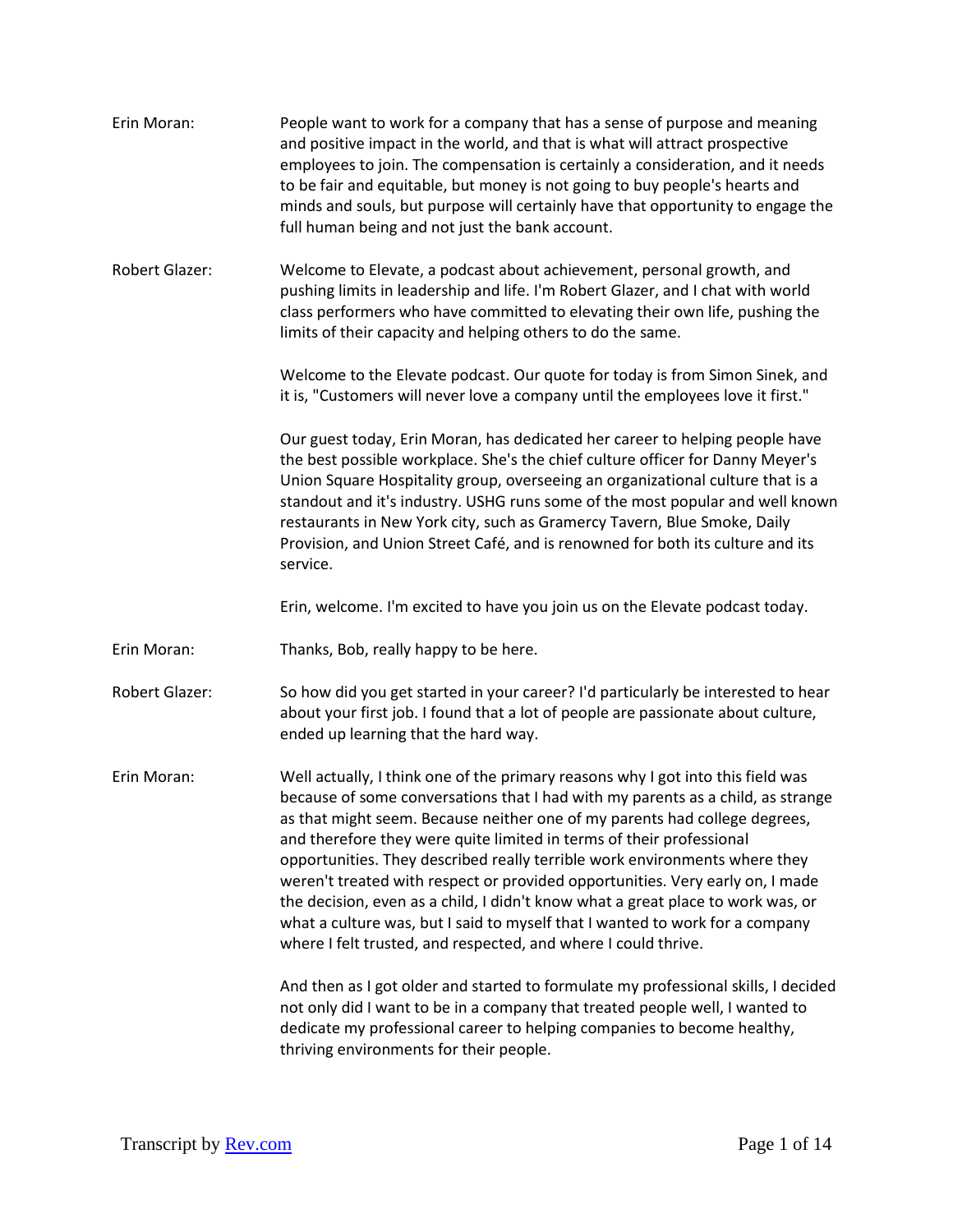Robert Glazer: Yeah. A lot of purpose comes from an early place, and that's interesting how it motivated you. So how were your early jobs? Did they end up being decent places to work, bad places to work, good places to work? Erin Moran: Well, my very first job was in a snowball stand when I was 11 years old, so I don't know that that did a lot to... Robert Glazer: How about the first job that had benefits? Erin Moran: Sure. I worked for Anderson Consulting, and I thought it was a really, really great place to work. It's certainly helped me to build really strong skills. They have an extraordinary training and development program, and I really appreciated that experience. Robert Glazer: All right. Well before joining Union Square Hospitality Group, I know you spent almost a decade at Great Place To Work, studying the culture of organizations who are on the Hundred Best Companies list. Can you give us a little insight into the methodology and how you conducted that research, and what your role was there? Erin Moran: Sure. The way that the research is conducted, is that the employees of those companies are essentially the ones who are voting on which companies should be on that list. Meaning that, we deployed an employee survey and we ask the employees to rate their experiences in the organization. And then based on those scores, we would create the list of the hundred best companies to work for. So it was primarily driven by the employees themselves, since they're the experts in what that experience feels like. And my role, I started out as a consultant with a portfolio of clients who I was advising on how to strengthen their workplace cultures, while I was researching and studying the best companies. Then I went into the international operations for several years, and by the time that I left, I was the executive vice president running the US business. Robert Glazer: And in your time there, what commonalities did you find? You met with a lot of these companies. What commonalities did you find in the companies that really had these top cultures? What did they do, and what didn't they do? I always find both of those are interesting. Erin Moran: It's really interesting because the sexy stuff that the magazine loves to write about, and that people love to read about, are all of the perks and benefits with Google, and the lava lamps, and the beanbag chairs, and that ping pong tables, that's not what it's about. There is no amount of lava lamps that you can put in, or summer Fridays, that's going to create a healthy, vibrant, inspiring work environment. The reality, the common thing, is that there's high levels of trust.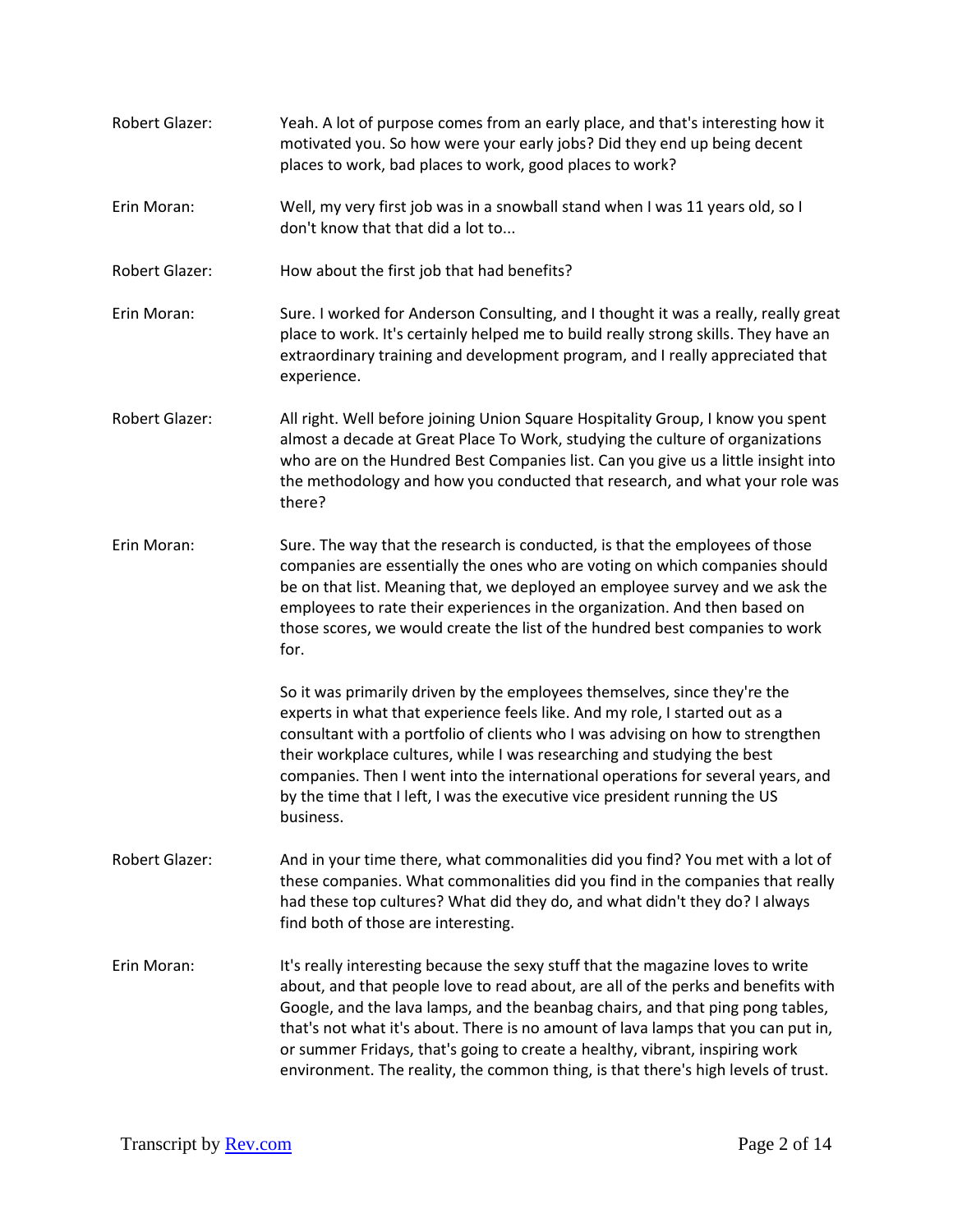|                       | So you trust the people that you work for, you trust the people that you work<br>with, and when you have high levels of trust, then people are willing to go<br>above and beyond to take risks, to work really collaboratively, and to achieve<br>extraordinary things. So that was the largest common theme. But trust, as we<br>know, is not something that can be mandated. You can't have a policy and a<br>handbook that says, "Effective immediately, everyone's going to trust one<br>another." So while it is a simple notion, it is incredibly complex to execute on.                                                                                                                                                    |
|-----------------------|-----------------------------------------------------------------------------------------------------------------------------------------------------------------------------------------------------------------------------------------------------------------------------------------------------------------------------------------------------------------------------------------------------------------------------------------------------------------------------------------------------------------------------------------------------------------------------------------------------------------------------------------------------------------------------------------------------------------------------------|
|                       | The things that companies did not do, is that they did not shy away from<br>embracing challenging decisions or conversations. A lot of companies that<br>struggle with having healthy cultures, shy away from those types of things:<br>delivering tough news, or not wanting to scare people with the realities of<br>operational challenges.                                                                                                                                                                                                                                                                                                                                                                                    |
| Robert Glazer:        | Yeah. So the trust, we could dig into that in a couple of places, but does that<br>correlate with open-book management? Just generally more open policies, and<br>processes, and philosophies all across the company?                                                                                                                                                                                                                                                                                                                                                                                                                                                                                                             |
| Erin Moran:           | Yeah. I think that there is certainly a level of transparency that the best<br>companies have. I'd also say that there's just a lot more, this is going to sound<br>kind of crazy but, vulnerability. You can't have a high level of trust without<br>having a component of vulnerability. When there's transparency, leadership is<br>choosing to be a little vulnerable, to be a little bit more exposed, by sharing<br>more information. And the impact of those choices, more often than not, is that<br>it increases the levels of trust. It's hard to trust someone that you've never had<br>any kind of experience, any element of vulnerability, and so that's kind of what<br>helps to drive those high levels of trust. |
| Robert Glazer:        | And what about values? Did that come into it?                                                                                                                                                                                                                                                                                                                                                                                                                                                                                                                                                                                                                                                                                     |
| Erin Moran:           | Certainly. A core set of common values that were in place throughout the entire<br>employee lifecycle, meaning that they weren't corporate values that were on a<br>website or just on a poster, but that a company's hired based on those values,<br>they promoted based on those values, they exited people who did not<br>demonstrate those values. That kind of theme and thread throughout the entire<br>employee lifecycle is absolutely vital.                                                                                                                                                                                                                                                                             |
| <b>Robert Glazer:</b> | And was this always top down? Did you ever see a great company, or a great<br>team, who could do this where they really didn't have the support of the<br>leadership at the top?                                                                                                                                                                                                                                                                                                                                                                                                                                                                                                                                                  |
| Erin Moran:           | I can't really think of an example of one, and I don't know that I'd say that it's<br>top down as much as, if the most senior leaders of the organization aren't fully<br>bought into this concept and this commitment, then everything else that next<br>team down tries to do, is just not going to be as successful, because ultimately,<br>the front line employees will understand that disconnect. They will know that                                                                                                                                                                                                                                                                                                      |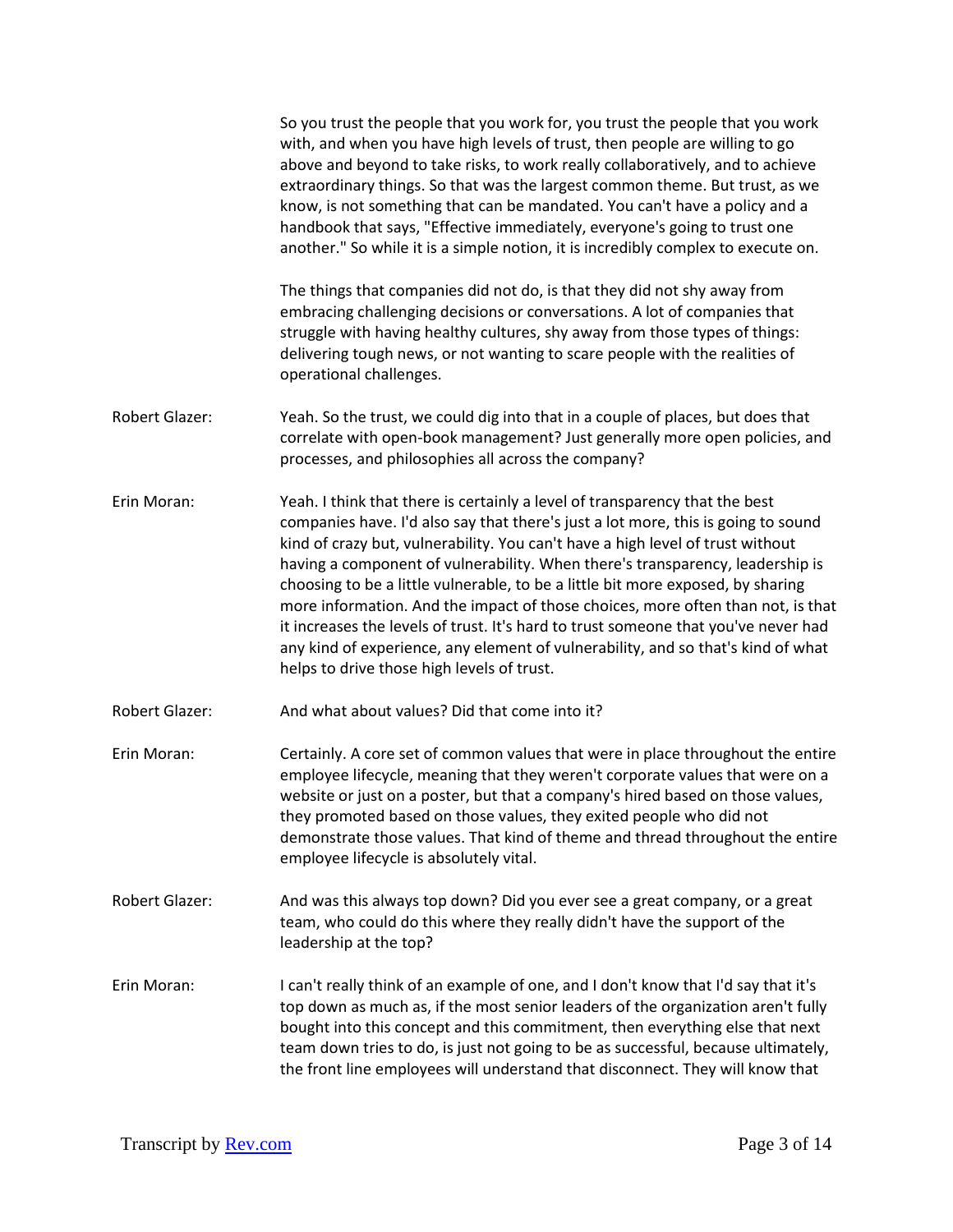the senior leaders aren't walking the talk, and it'll just put everything else in the question.

- Robert Glazer: So I get asked this question a lot. I'd be curious of your answer. If someone comes to your work with them, and they say, "Erin, I heard you speak, I heard about this culture, I want to do this stuff for my team, and I would be a great leader, but management or whatever, they're not really interested in that. What should I do?" How do you answer when someone asks you something like that?
- Erin Moran: Well, I think you can create pockets of great cultures. As an individual manager, the thing that I would just focus that person on doing is being trustworthy. So focusing on the actions and interactions with their team, that builds a perception of trustworthiness. Investing in the one-on-one conversations with each team member, showing care and compassion and thoughtfulness in those conversations. Providing feedback, and investing in that person's growth and development, and just focusing on the building of the strong relationships with the team members. Setting clear expectations, and helping people understand how they're delivering relative to those performance expectations. You can create a really high-performing, high-trust team, even in the context of some broader dysfunction. I do think that that is in the control of an individual manager. Even if the senior leaders aren't necessarily bought into the structural commitment.
- Robert Glazer: Right. I know when you give people back their scores, I think sometimes the companies apply, and they're surprised to see that they're not doing as well, and I think you guys would offer advice. So when you did advise companies on how to improve their culture and trust, what was the starting point for that? I'm curious. It's probably a very telling whether companies were receptive to the candid feedback they get, or did they get a little defensive about these things? Which probably tells you a lot of things in itself about how successful they're going to be.
- Erin Moran: Yeah, definitely. A common first reaction when the scores are not really favorable is one that is defensive. I've heard a lot of times, "Well they're wrong about that." Meaning, "The employees are wrong perceptions," which is hilarious.
- Robert Glazer: You can be wrong about reality. You can't be wrong about perception, right?
- Erin Moran: Exactly, exactly. And what they mean to say, I believe often times, is that they never intended to create that perception. Oftentimes, leaders are very wellintended. They do want to do the right thing. It's not the question of the intention, it is more the question of the action being consistent with the intention, and creating a perception that is aligned with the intention.

That's the stuff that we would unpack a little bit. Unintentional mixed messages, which is, as a manager I could say, "I respect work life balance and people taking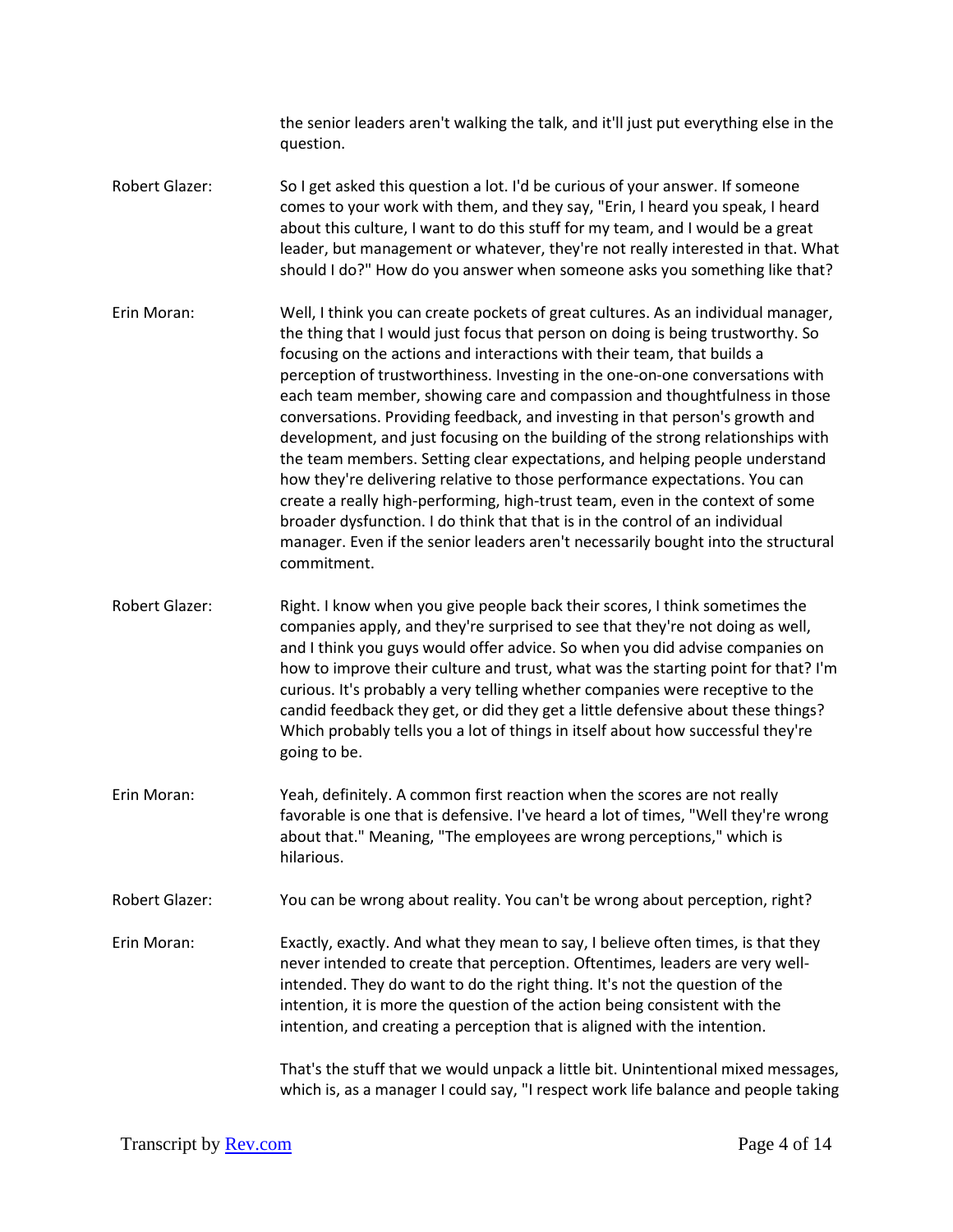time to do what they need to," and then at the same time, sending emails at midnight to team members, or scheduling calls on weekends. Robert Glazer: Or never taking a vacation themselves, or-Erin Moran: Or never taking a vacation, right. So what are those unintentional mixed messages that we send, and then trying to align the intention with the action, and ultimately, what the perception is. Robert Glazer: Interesting. Did you have people who really applied, and they thought they were going to be a hundred and they were a 10? Like they were just really, really blind to the reality at their company? Erin Moran: Yes, definitely. Particularly if they had not gone through a process to collect feedback from employees before. That's usually when we saw people get really shocked with the results. Robert Glazer: Yeah. So you mentioned one before. I think there's a couple misconceptions about great cultures and what makes a great culture. You said one of my favorite before, which is, I think Silicon Valley has sort of corrupted the perception of culture, that it is not just foosball table, and ping pong, and baristas, and sometimes that is there to cover up the 140 hour work weeks. I remember someone joined a law firm and they told me they did physicals in the office, so the people didn't even have to get out of their desk to get a flu shot. That was more about them not leaving. I think another one in my book is that, I think people think that these companies with great cultures are everyone's kumbaya, and they're not high-performing, and they don't make tough decisions. Are there other conceptions, you think, that people have about a company with a great culture? Erin Moran: Yeah, I think one of them is around compensation. Because of the Silicon Valley nature of what we've been reading about for so long, people, I think believe, that some of the best companies out there offer the best compensation packages. That's not actually factual, and it's actually not allowing companies to win the war for talent. Meaning that, approximately 95% of college graduates would decline an offer that has higher compensation, and accept an offer that has lower compensation, if the lower compensation offer is connected with a mission-driven, or purpose-driven organization. People want to work for a company that has a sense of purpose and meaning and positive impact in the world, and that is what will attract prospective employees to join. The compensation is certainly a consideration, and it needs to be fair and equitable, but money is not going to buy people's hearts and minds and souls, but purpose will certainly have that opportunity to engage the full human being, and not just the bank account.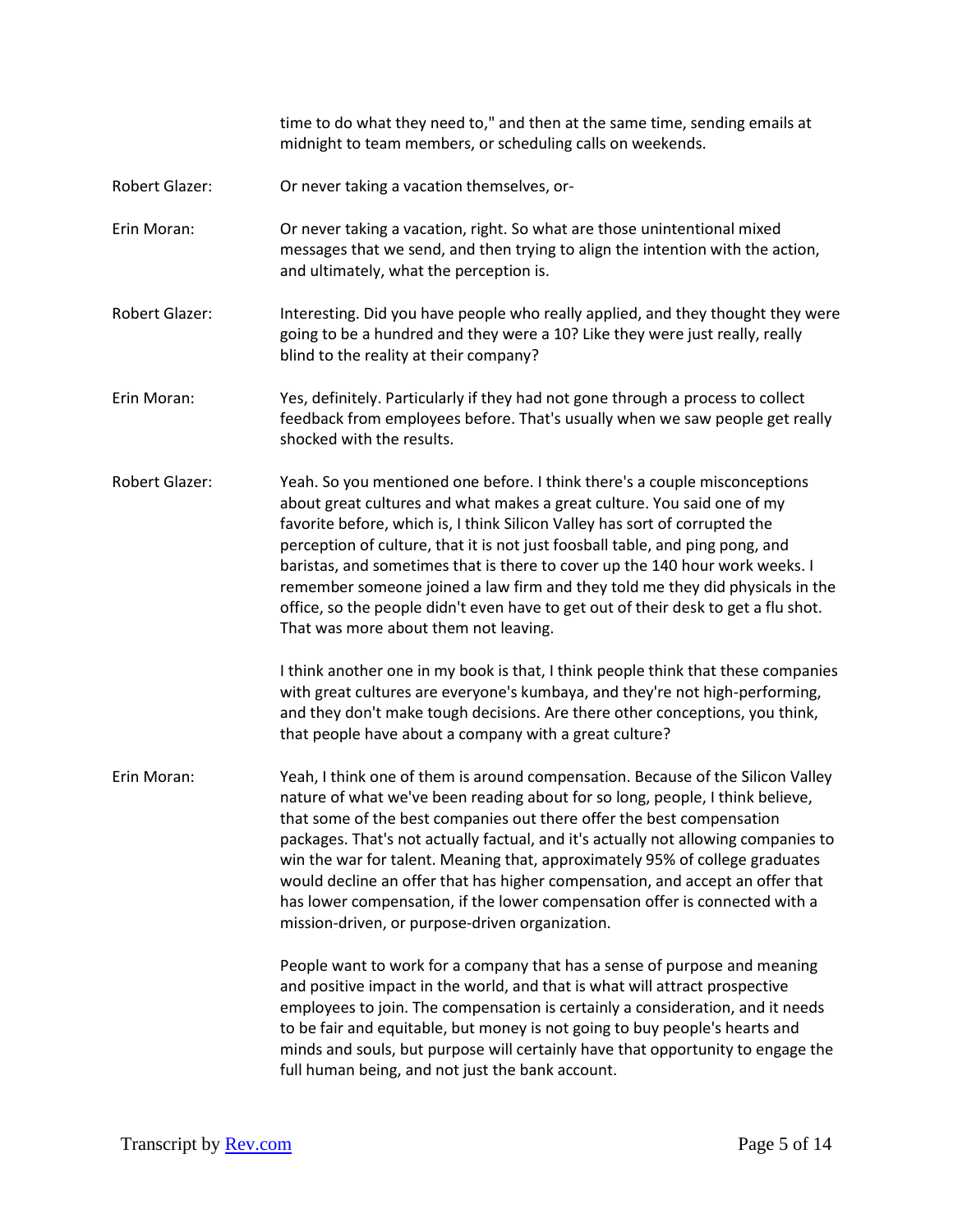Robert Glazer: Yeah, I think you've probably read Dan Pink's book, Drive, about-

Erin Moran: Yeah, of course.

- Robert Glazer: Right. That was the playbook, for me, of our culture, but autonomy, mastery, and purpose, and that. People need money up to a point because you have needs and safety, but at some point, I actually say, "If you are thinking about employees who will move for that extra \$5,000, or that's really their primary motivation, they'll just do it again for the extra \$5,000." They're not the type of people you're likely to keep. So again, a lot of firms have to pay that high price as a tax because, yeah.
- Erin Moran: Yeah. And I do think that sometimes that companies do offer more competitive compensation packages, because they're overcompensating for a lack of substance, or meaning, or purpose, or connection, or inspiration.
- Robert Glazer: Yeah. I sort of have boss envy, as I think I told you when we met. Your boss is Danny Meyer, who's really considered one of the great leaders of our generation, in addition to founding all these restaurants and USHG. He's also, somewhere on the side, started Shake Shack. I'd love to hear what it's like to work for him, and how would you describe his philosophy, and how you merge your two philosophies to build the culture at your company.
- Erin Moran: Sure. I'll share with you that there are certain books that have been written by individuals, and I've read them, and I've really subscribed to the concepts and the philosophy. Then I've met the author, and there's sometimes can be a disconnect between what has been written about in the book, and who that person is. I've worked with Danny now, for six years, and prior to that, about two years in a consulting capacity, and he is the person that he writes about in the book. There is no gap between what one would perceive as you're reading the book, and who he is as a human being.

He is deeply, deeply committed to the philosophies that he writes about in the book, and he leaves our company in alignment with those philosophies. Meaning, the Virtuous Cycle of Enlightened Hospitality that he writes about, how we prioritize our stakeholders, and how we really want to create shared emotional and economic prosperity for all of our stakeholders. He is deeply committed to those concepts. He stays awake at night thinking about new ways to advance the Virtuous Cycle of Enlightened Hospitality, and he challenges all of us as leaders to do the same. He creates a safe space for us to continue to innovate, and ask the question, "Whoever wrote the rule?" And to push ourselves to the next level to see if there are new ways for us to advance the Virtuous Cycle of Enlightened Hospitality.

Robert Glazer: You mentioned your stakeholders a few times. I'd love to hear who are they? And then how do you balance them? What is the rank order, if you have one?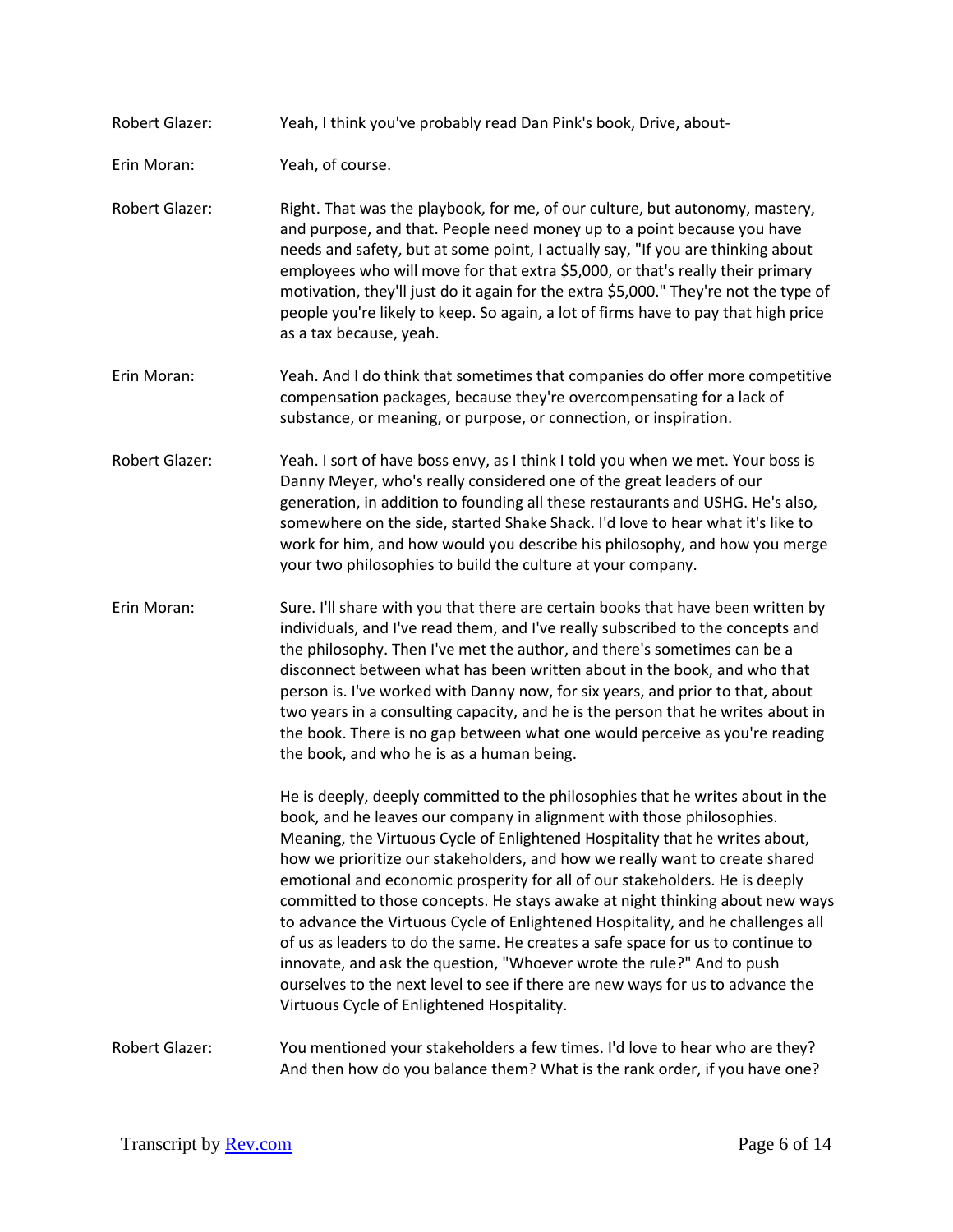- Erin Moran: Well, I wouldn't say they're rank order, because it's a cycle, so it looks like a circle. It starts with, though, taking care of each other. So our team members, we want to be taking care of one another, because when we're taking care of one another, we are then able to take even better care of our guests. So, guests, being the second stakeholder. Third stakeholder is our communities. Forth stakeholders, suppliers. And Fifth stakeholder is our investors. And it's a cycle because when we are activating this virtuous cycle, and all of our stakeholders, their lives are getting better as a result of our work, and we're running really profitable and healthy businesses. Then we're able to take those profits, and put them back into taking even better care of each other, and then continuing to fuel that cycle.
- Robert Glazer: What do you do when a decision that you're looking at really... Maybe see how it is incongruous between one stakeholder and another, or you're not sure how it'll affect one stakeholder or another?
- Erin Moran: I think that the Virtuous Cycle of Enlightened Hospitality is an underpinning of our business, and it's a guiding principle, if you will. And, of course, we are a for profit business, so there are incredibly difficult decisions that we have to make every single day. What we use to help guide us, we have four family values: hospitality, excellence, entrepreneurial spirit, and integrity. We use those four family values to help guide us to make those tough decisions. And, of course, we have to. There's always a trade-off when you're making a difficult decision.
- Robert Glazer: Absolutely. No, and I just interviewed someone who, Gary Ridge, he's the CEO of WD-40, who said something that I've heard before, but he said, "People are safe making decisions within our core values," which I thought was a really interesting perspective.
- Erin Moran: Yep, very similar. Well said.
- Robert Glazer: All right. We're going to take a quick break for a word from our sponsor, and we'll be right back with Erin.

In 2004, Mike Zani and his partner, started a search fund. A search fund is where you raise money with a leadership team already in place, and then look for a company to buy. Well, here's what Mike learned the first time he bought a company.

- Mike Zani: Bob, we were really pretty good at the strategy stuff, and we were good at the financial side of things, knowing what to pay for a company. But when we finally bought the company, figuring out how to get the right people in the right roles, and managing them, was really hard; surprisingly hard, and we sucked at it.
- Robert Glazer: So Mike and his team used The Predictive Index to help them fix their people problems. Then when they bought and ran two more companies, they used The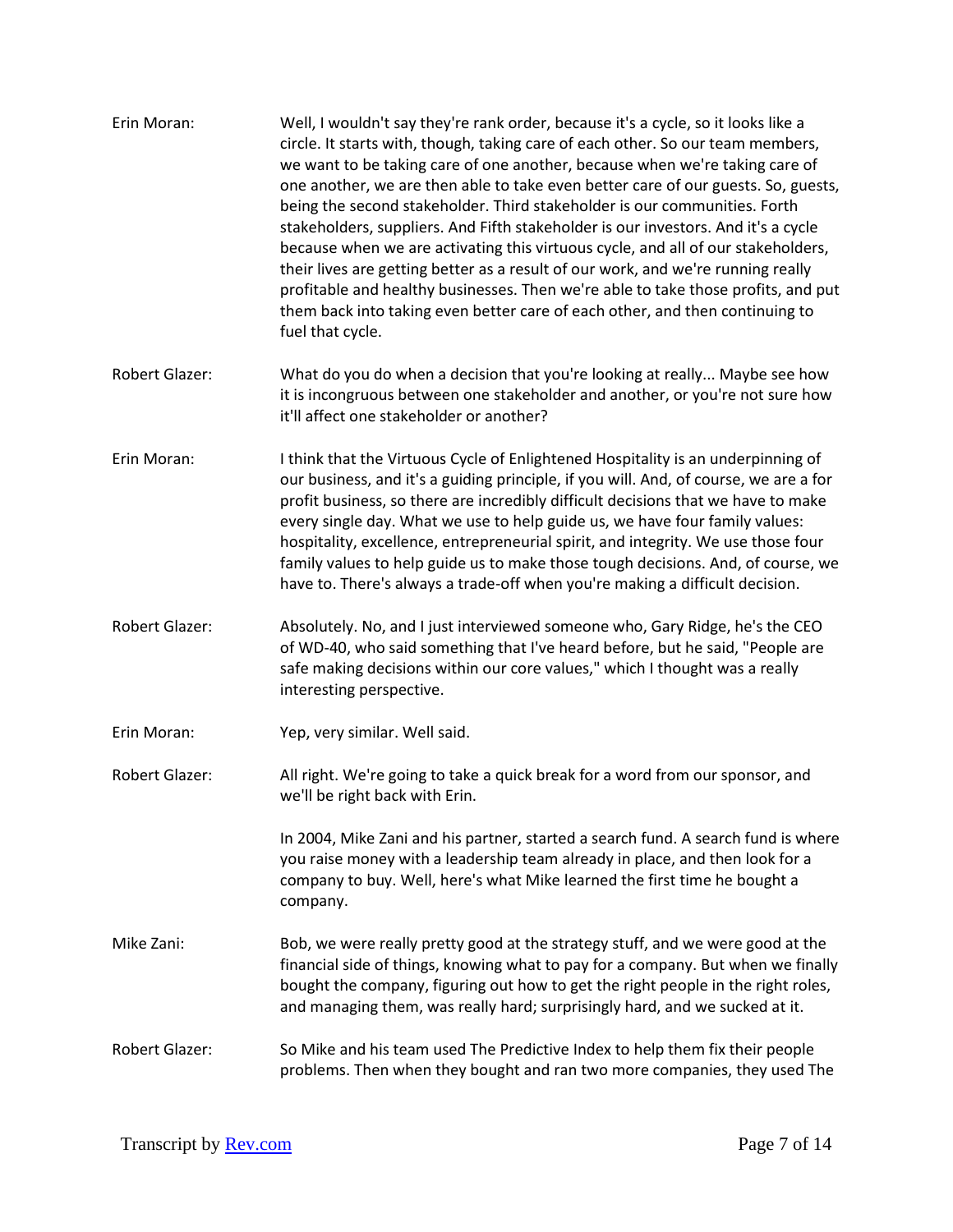|                       | Predictive Index again. In fact, they became so enamored with The Predictive<br>Index that, you guessed it, they bought the company.                                                                                                                                                                                                                                                                                                                                                                                                                                                                                                                                                                               |
|-----------------------|--------------------------------------------------------------------------------------------------------------------------------------------------------------------------------------------------------------------------------------------------------------------------------------------------------------------------------------------------------------------------------------------------------------------------------------------------------------------------------------------------------------------------------------------------------------------------------------------------------------------------------------------------------------------------------------------------------------------|
| Mike Zani:            | Yeah, we bought a 60-year-old technology company. I have to pinch myself. I<br>get to run a company that helps people solve their people problems: designing<br>teams, hiring inspiring managers. And when it comes down to it, almost all<br>business problems come down to people problems.                                                                                                                                                                                                                                                                                                                                                                                                                      |
| <b>Robert Glazer:</b> | So if you're trying to figure out how to get more out of your people, I'd<br>recommend you go to predictiveindex.com/elevate, and request a demo of their<br>product. That's predictiveindex.com/elevate.                                                                                                                                                                                                                                                                                                                                                                                                                                                                                                          |
|                       | All right, and we're back. So there's a quote that I've always loved which says,<br>"What the wise man does in the beginning, the fool does at the end." However,<br>that is counterbalanced by, "Being early is hard." I'd love to talk about, and you<br>and I'd spoken about this before, I'm fascinated by it, but Hospitality Included, a<br>program at your restaurants where you're working to not accept tips, and the<br>prices are higher, so that employees can be paid higher rates instead. What was<br>the, why, behind this? What led to the pilot of this system?                                                                                                                                  |
| Erin Moran:           | Sure. I don't know if this is a well-known fact or not, but in restaurants, as the<br>result of the tipping regulation, the folks that are in our kitchens, and preparing<br>the dishes and the culinary experience, earn one-third of the folks that are on<br>the other side of the kitchen door, that are serving the food and creating the<br>guest experience. So that huge gap did two things. The first is that it really<br>tugged at our integrity, because we really want to focus on taking great care of<br>everyone, not just the folks that are on the dining room floor. And Having that<br>gap didn't feel fair or right for us.                                                                   |
|                       | The second was that we were seeing a lot of culinary talent move from the<br>kitchen into the dining room because they could earn 300% more. So that's the,<br>why, behind. You might be asking the question, well why didn't you just pay<br>your kitchen team members more money? Had we done that, we would've had<br>to have raised our menu prices in order to stay, essentially, profit neutral. Then<br>our dining room colleagues would have immediately gotten a raise, because<br>you're tipping on your overall bill. So the only way to start to close that gap was<br>for us to eliminate tipping, and take more control over the wages of our team<br>members. So that's the, why, behind the, what. |
| <b>Robert Glazer:</b> | You guys also did some research, because it's very cultural, particularly, how we<br>tip in the US. I know people from Europe and other cultures get very frustrated<br>at it, and don't understand it. But it's kind of like anything. We just do it without<br>understanding why we do it, or where it came from. Can you share a little bit of<br>that, as you guys dug into this.                                                                                                                                                                                                                                                                                                                              |
| Erin Moran:           | We did not realize this when we started to started the process of eliminating<br>tipping, but tipping is actually rooted in post-slavery. Tips means, To Ensure                                                                                                                                                                                                                                                                                                                                                                                                                                                                                                                                                    |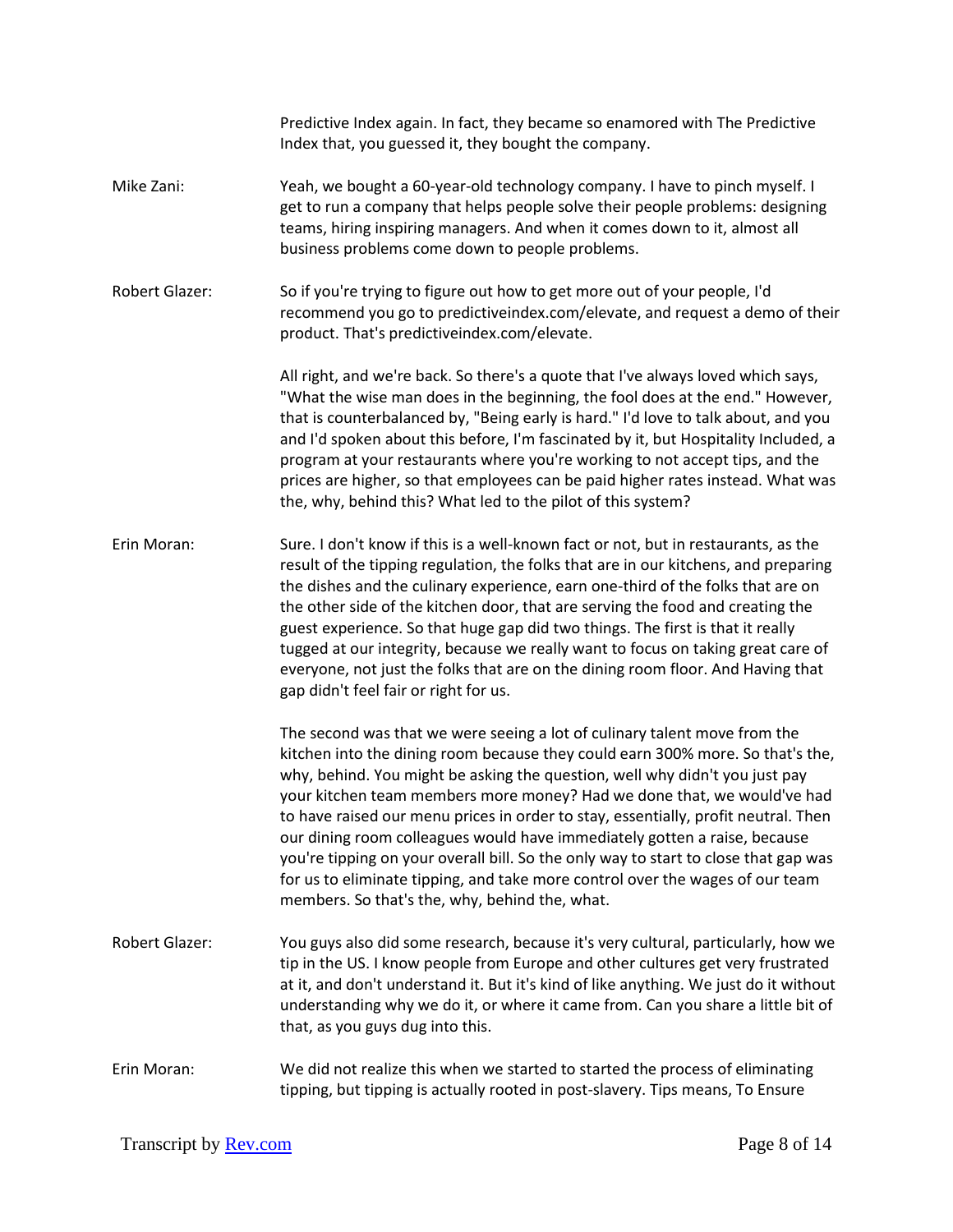|                       | Promptitude, T-I-P. And the way that it worked was that, after the Civil War, and<br>when slavery was obviously no longer permitted, what would happen was that,<br>former slaves would be spending time looking for jobs at railways, or at hotels,<br>and white people would give them a coin for whatever they had done, because<br>they weren't allowed to do it for free any longer. It was a practice that was<br>actually brought over from Europe in a post-slavery era. We didn't realize that<br>until we had actually eliminated tipping, and then some researchers reached out<br>to us and let us know that that is the origin.                                                                                                                                                                                                                                                                                                                  |
|-----------------------|---------------------------------------------------------------------------------------------------------------------------------------------------------------------------------------------------------------------------------------------------------------------------------------------------------------------------------------------------------------------------------------------------------------------------------------------------------------------------------------------------------------------------------------------------------------------------------------------------------------------------------------------------------------------------------------------------------------------------------------------------------------------------------------------------------------------------------------------------------------------------------------------------------------------------------------------------------------|
|                       | The other interesting thing is that the federal-tipped wage is \$2.12 an hour. That<br>changes sometimes by different States, but at the federal level, and when the<br>law was originally passed to establish what the tipped minimum wage was in<br>1887, it was \$1. So it is 2018 and we've only increased the tipped minimum<br>wage at the federal level, \$1.13. That is so crazy.                                                                                                                                                                                                                                                                                                                                                                                                                                                                                                                                                                     |
| <b>Robert Glazer:</b> | Right. And look at where, if we're being honest, and this is a little less in the era<br>of credit cards, but for a long time too, it was a tax dodge, where you were<br>getting tipped in cash, and you weren't paying taxes on it.                                                                                                                                                                                                                                                                                                                                                                                                                                                                                                                                                                                                                                                                                                                          |
| Erin Moran:           | Exactly, exactly.                                                                                                                                                                                                                                                                                                                                                                                                                                                                                                                                                                                                                                                                                                                                                                                                                                                                                                                                             |
| <b>Robert Glazer:</b> | So you looked at this. This is a big cultural change in terms of, both for the staff<br>and for the customers, and I'd love to hear how is it going on both fronts?<br>What's been easier than expected and what's been harder? Maybe nothing's<br>been easier.                                                                                                                                                                                                                                                                                                                                                                                                                                                                                                                                                                                                                                                                                               |
| Erin Moran:           | I was just going to say, I don't know that there's been anything that's been<br>easier than we expected. A Lots of things that were harder. I'll start with our<br>people, the impact on our people. We definitely lost a lot of amazing, talented<br>people throughout the transition, because the changes that we made didn't<br>work for them, and what their needs were. So while overall, our retention levels<br>have increased, I don't want to gloss over the fact that we did lose some<br>amazing people in the process. We have, however, been able to attract a<br>completely different profile of a candidate, because what we have built into<br>Hospitality Included, is a really fair and transparent process for professional<br>growth and development, as well as transparency around potential earnings. So<br>we are attracting individuals who are more interested in a career in hospitality.<br>That has been really exciting for us. |
|                       | With our guests, I'd say that, initially they have sticker shock. They're looking at<br>our menu prices, they don't fully understand this cutesy term, Hospitality<br>Included. And they would be comparing what a similar dish in a different<br>restaurant would cost and kind of think, "Huh. It's a little bit more spendy than I<br>was expecting." And then after the experience, and they get their bill, and they<br>look at it and there's no line for tipping, there's this immediate, "Wow! That was<br>a huge value!" And especially, they're grateful of not having to do that crazy<br>mental gymnastics, especially if they had a glass or two of wine, around what to<br>add to the line for the tip. So the feedback at the end of the experience has                                                                                                                                                                                        |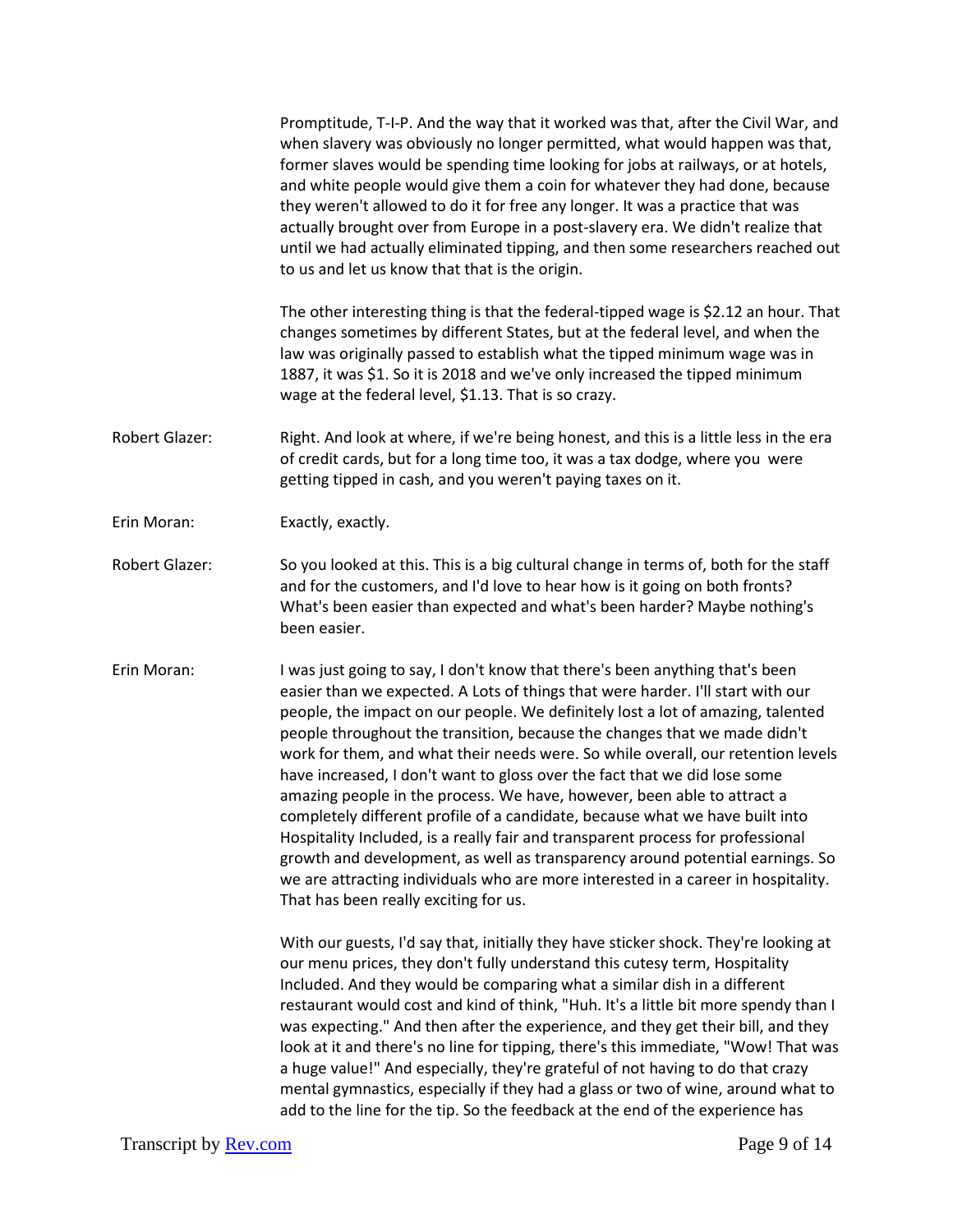been very favorable. However, that initial sticker shock is there for first time guests that are experiencing it?

- Robert Glazer: Did you do it across all restaurants, or did you pilot in a few of them?
- Erin Moran: We have one business, still, to transition. Outside of that, we have transitioned every other business, and we've opened nine businesses since we started with Hospitality Included. We had originally thought that it was going to take us a year to transition all of our businesses, and we are in the fourth year. So that's definitely one of our lessons learned, and we just needed to slow down the implementation to ensure that we were being as thoughtful and as intentional as we possibly could.
- Robert Glazer: Yeah. Another point I hadn't thought of, that I know you said, which is really interesting if you think of performance management, because it puts you, I can't think of another business that had this, but your customers, in some ways, were determining the compensation of your employees rather than your team or their managers.
- Erin Moran: Absolutely, absolutely. And just to take that a step further, if your customer is treating you disrespectfully, regardless of what that is, whether it's sexual harassment, whether you feel that he or she is demonstrating racism, or just blatant disrespect, in a tipping environment, because that person is responsible for your earnings, you are more likely to put up with it; to not say anything. In our situation now, our team members feel a lot more empowered to call the manager over and say, "You know what, this interaction did not sit well with me." Because they no longer have to just put up with anything in order for them to get their earnings.
- Robert Glazer: Yeah, Charlie Munger, Warren Buffett's number two, once said, "Show me the incentive, and I'll tell you the behavior." I think that's an interesting and unintended consequence in this case where, you're right, your compensation was just determined by the luck of your table, in some cases.
- Erin Moran: Yeah, absolutely, absolutely.
- Robert Glazer: So have you seen any copycats yet, or are people too scared?
- Erin Moran: I know a couple of restaurants have tried it and then gone back. What we've always said is that this is the right decision for our company, for our people, for our business. If anyone's interested in learning how we went about it, we are more than willing to share our experiences as generously as we possibly can. However, we don't necessarily prescribe that everyone should be moving to this model, if it doesn't work for them, but it does work for us.
- Robert Glazer: You've been on both sides of cultural improvement as an advisor, and now the person responsible for that. I don't know that there's a lot of restaurants,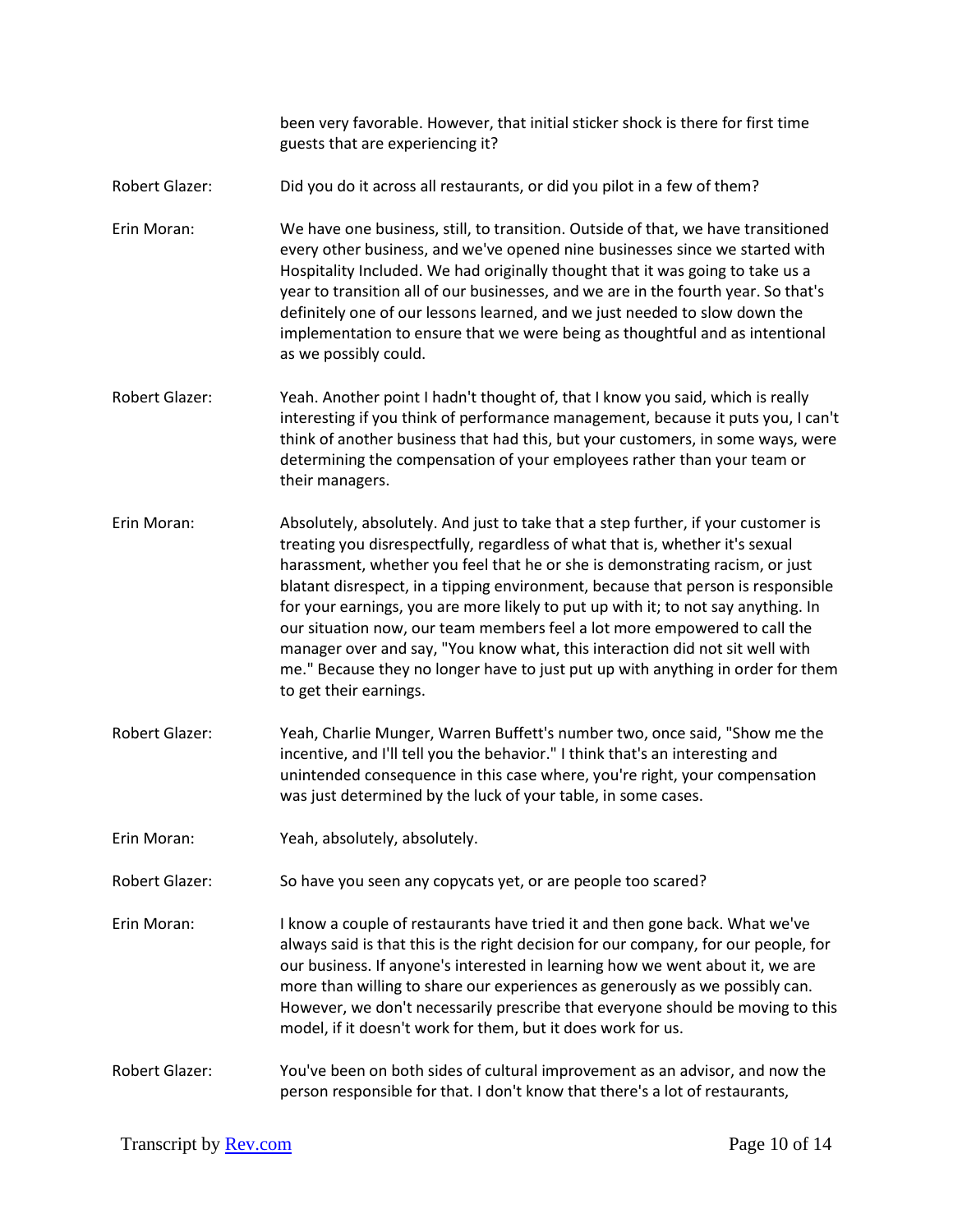|                       | probably, with a head of culture, but do you think it's important for companies<br>to have a person whose full-time job is managing culture?                                                                                                                                                                                                                                                                                                                                                                                                                                                                                                                                      |
|-----------------------|-----------------------------------------------------------------------------------------------------------------------------------------------------------------------------------------------------------------------------------------------------------------------------------------------------------------------------------------------------------------------------------------------------------------------------------------------------------------------------------------------------------------------------------------------------------------------------------------------------------------------------------------------------------------------------------|
| Erin Moran:           | I would say that, regardless of what the title is, it should be someone's<br>responsibility to ensure that the behaviors throughout the company are aligned<br>with the values and intentions. The way that we think about culture at USHG,<br>obviously it is a shared responsibility, so I have culture in my title, but it is in no<br>way my singular responsibility, because it is the culmination of everyone's<br>behaviors and interactions on a daily basis.                                                                                                                                                                                                             |
|                       | Everyone's contributing to the culture. Anyone that works for us, is not a<br>bystander to our culture. They are a contributor. The way that we think about it,<br>at least on my team and traditional human resources does report in through<br>me, is that culture is like a ever-flowing, fast-moving river. It is constantly<br>moving, constantly evolving, and our responsibility is to put in the riverbanks,<br>and lead the river to where we want it to go. So that's how we think about the<br>body of work that we lead, in order to ensure that the culture is embodying the<br>things that we say matter to us, in terms of our values.                             |
|                       | So I do believe that there should be someone at every organization who is<br>thinking about advancing the culture, and putting in those riverbanks in an<br>intentional and thoughtful way in every organization, otherwise, I think there<br>has the opportunity to be a between, again, that intention, and the experience.                                                                                                                                                                                                                                                                                                                                                     |
| <b>Robert Glazer:</b> | I don't know. I think that's very, very wise advice. Having survived Hospitality<br>Included, what traditional paradigm are you and Danny looking to tackle next?                                                                                                                                                                                                                                                                                                                                                                                                                                                                                                                 |
| Erin Moran:           | I don't have a spoiler alert for you at this moment. Maybe in a future podcast<br>we'll have something to talk about, but.                                                                                                                                                                                                                                                                                                                                                                                                                                                                                                                                                        |
| <b>Robert Glazer:</b> | All right. I figured there's got to be something that's on the red here, like, "I'm<br>not done. We're not through this one yet."                                                                                                                                                                                                                                                                                                                                                                                                                                                                                                                                                 |
| Erin Moran:           | Yep. We're always cooking up something, so.                                                                                                                                                                                                                                                                                                                                                                                                                                                                                                                                                                                                                                       |
| Robert Glazer:        | Well, one thing you did, you helped implement a significant parental leave<br>policy for employees. What drove the push for that change?                                                                                                                                                                                                                                                                                                                                                                                                                                                                                                                                          |
| Erin Moran:           | It was a lot of conversations with new parents, that under the old policy, that<br>were just explaining what their struggles and their experiences were. So we just<br>stopped and we said, "Let's look at this program, and just challenge ourselves to<br>offer the most generous program that we are prepared to offer." So we went<br>from a program that was triggered based on tenure, meaning you didn't get<br>access to it until you'd been with us for a number of years, and it was targeted<br>mainly towards a birth mother. And we thought, "Well, hey, if you have to work<br>with us for a significant period of time, if you choose to join us later on in life, |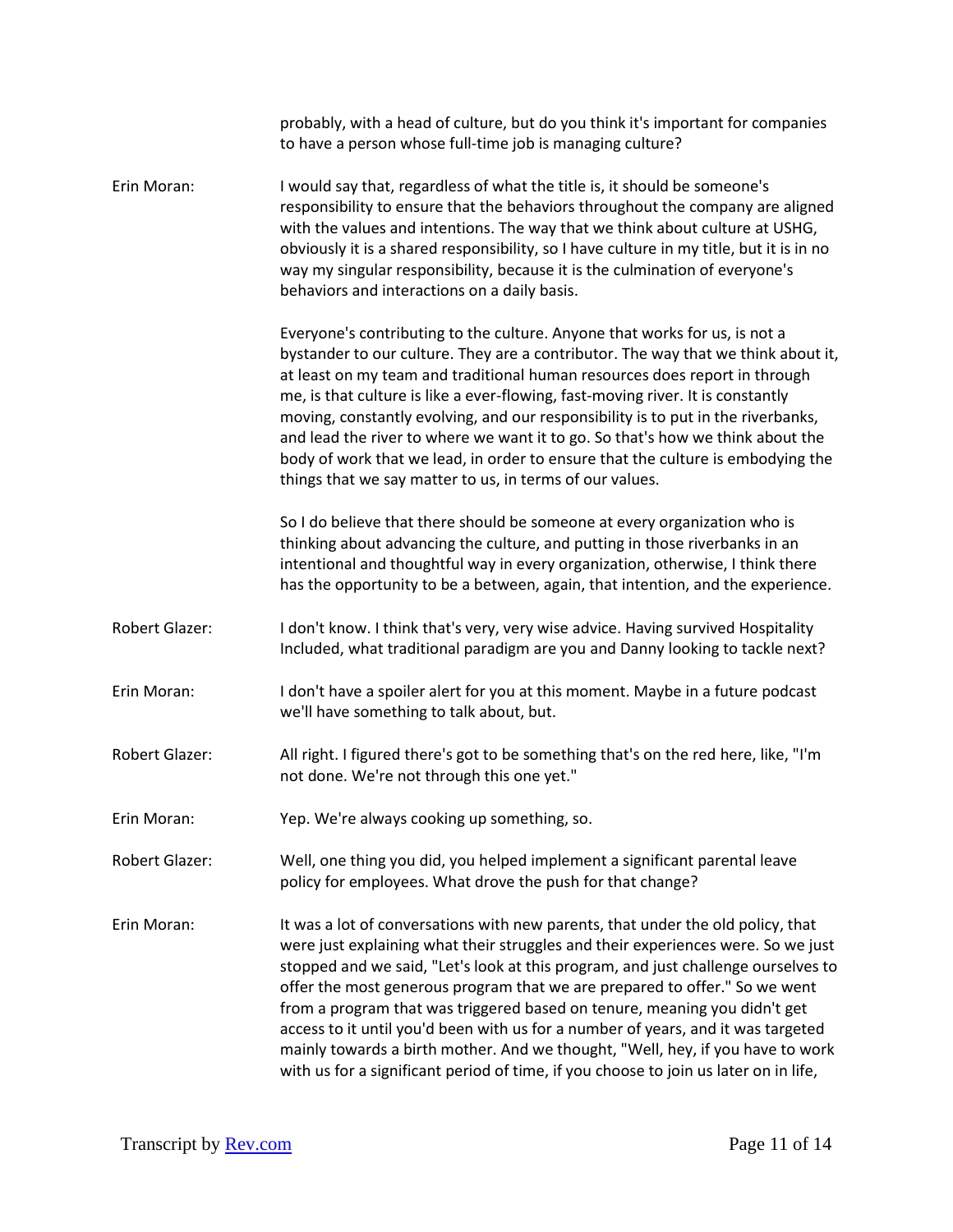and then start your family shortly thereafter, have we boxed you out of this opportunity?"

Then we thought, "Well, wait a second, birth mothers, don't fathers have a responsibility to be there? Don't we want them to have an opportunity to be there?" And then we said, "Well, wait a second, what about the adoption of a child? So same-sex couples, or maybe just an individual adopting someone." We said, "So let's just make it fully expansive and say that it is for the birth or adoption of a child. And then let's look and offer this, not just to our salaried employees, but to our hourly employees." Which was damn near impossible to create a business case for, because at least with salaried employees it's a fixed expense. We had no idea what the with the financial impact would be.

That's also going back to your question earlier about Danny and his commitment. There's no ROI that you can really put around to this, because A, we weren't quite sure how many people were going to choose to expand their families. So we couldn't really come up with the expense, nor could we really do a direct correlation for retention. We just knew it was the right thing to do, and Danny said, "Well then, dammit, we're going to do it." That's why, also going back to your question about, if there's not leadership commitment at the top, had I taken this to a CEO who wasn't committed, I would have probably been stuck in analysis paralysis trying to create an ROI. Thankfully, in my world, Danny just said, "Damn it, it's the right thing to do, so we're going to do it."

- Robert Glazer: And you did it. That's great. I think you guys are clearly living your values, and making decisions that, they're not profitable in the first rung of that circle, but with the hope that they lead back to better retention, better financial returns, and helping all of the stake holders.
- Erin Moran: Yeah. And just to be clear, I'm kind of describing a Nirvana of sorts, probably, with my explanation. We are not perfect. We absolutely have opportunities that we challenge ourselves to address every single day. However, we do have a passionate commitment to our values to continuing to get better, and that virtuous cycle of enlighten hospitality. I wouldn't want anyone listening to think, "Oh, they're perfect. They don't have any challenges." We definitely have flaws and opportunities that we're actively working on.
- Robert Glazer: Well, that is a perfect segue into my last question, which is, and this could be a singular, or repeated for a lot of people, but what's a personal or professional mistake that you've learned the most from?
- Erin Moran: Oh, it's kind of one that falls in both categories. I was a mid-level manager, and I was going through a lot personally. I was in the process of going through a divorce, I had a one and a three-year-old, and I did not share any of that with anyone at work. I just wanted to be perceived as a professional, and didn't want to bring any of my outside challenges into the work. I just wanted to keep those two worlds very, very separate.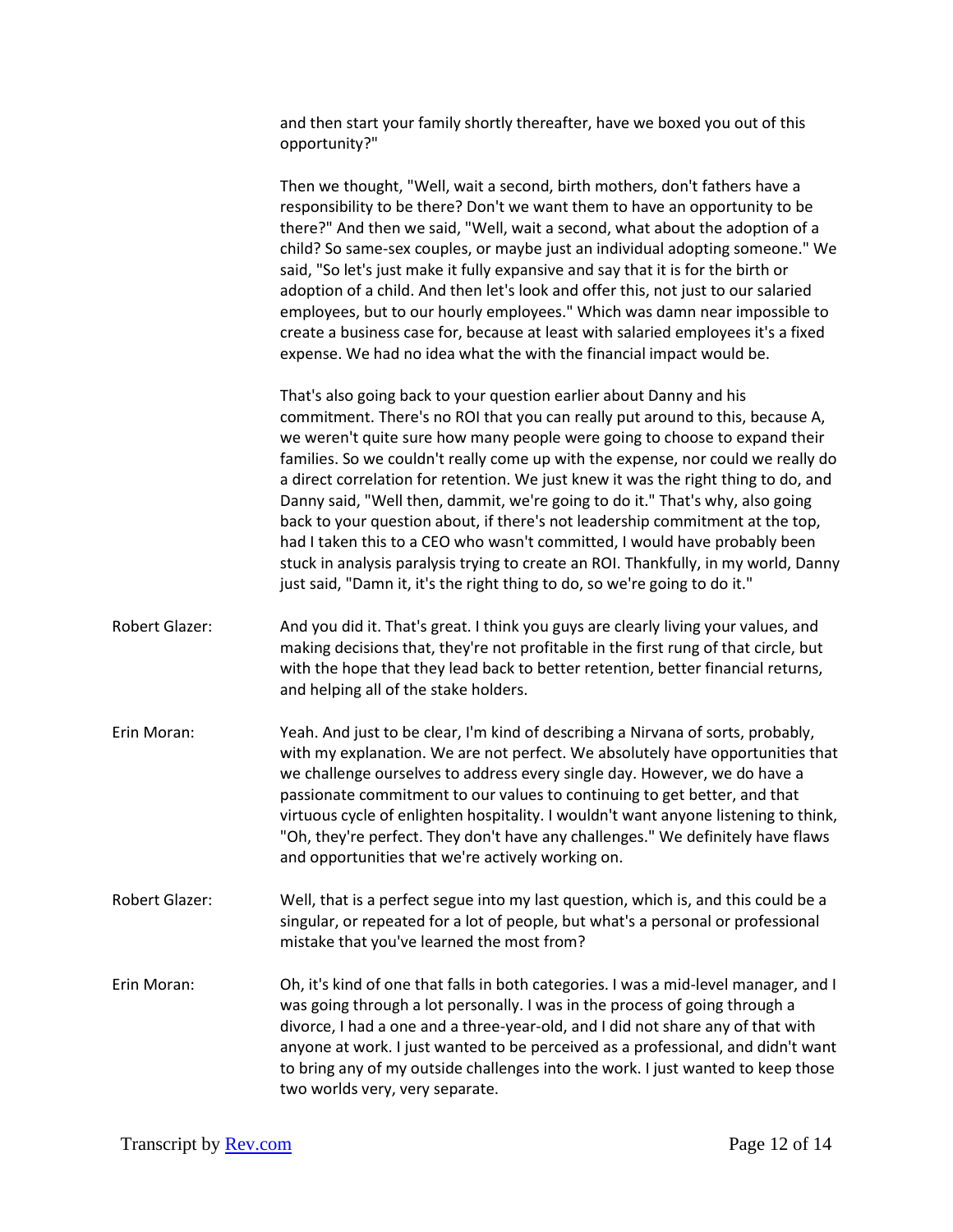|                       | I had a team member who was struggling with something really, really painful,<br>and who didn't reach out for my support. She only told me about it after she<br>had gone through this really, really challenging situation. And I said to her, "Why<br>didn't you come to me? I could have helped, and I would have been honored to<br>have supported you through this process." And she said, "How could you<br>understand my world? Everything in your life is perfect. I never thought that<br>someone like you would understand what I was struggling with." And I said,<br>"What do you mean I'm perfect?" And she said, "Everything that you present<br>about your life, it just seems so beautiful and idealistic." And I was like, "Oh my<br>God, I have unintentionally sent the message that I don't have any chinks in my<br>armor." |
|-----------------------|--------------------------------------------------------------------------------------------------------------------------------------------------------------------------------------------------------------------------------------------------------------------------------------------------------------------------------------------------------------------------------------------------------------------------------------------------------------------------------------------------------------------------------------------------------------------------------------------------------------------------------------------------------------------------------------------------------------------------------------------------------------------------------------------------------------------------------------------------|
|                       | I was trying to protect people from the darker side of my life, and unfortunately,<br>what I had done was sent this message that I was unapproachable, or not<br>vulnerable, or wasn't making mistakes. Obviously, there's a line that you<br>shouldn't cross in terms of divulging too much information in the workplace, but<br>that mistake that I made, that moment, helped me to realize that I need to bring<br>my vulnerability and my humanity into my leadership. Because if I wasn't doing<br>that, I didn't have a shot in hell of helping my team members unlock their<br>potential. So I'd say that that was a pretty defining moment in terms of my own<br>growth and development.                                                                                                                                                 |
| Robert Glazer:        | That's a great story, and I think one that can help a lot of people. So thank you<br>for sharing that vulnerability.                                                                                                                                                                                                                                                                                                                                                                                                                                                                                                                                                                                                                                                                                                                             |
| Erin Moran:           | Yeah.                                                                                                                                                                                                                                                                                                                                                                                                                                                                                                                                                                                                                                                                                                                                                                                                                                            |
| Robert Glazer:        | All right, well, how can people find more about you, Union Square Hospitality<br>Group, or maybe, I'm guessing there might be some people now who want a<br>job. Where do they go look?                                                                                                                                                                                                                                                                                                                                                                                                                                                                                                                                                                                                                                                          |
| Erin Moran:           | Yes, they can go onto our website, which is usghnyc.com. You can also reach me<br>at emoran, M-O-R-A-N, @ushgnyc.com, and find out more information about<br>us. We would love for people to join our company, so please reach out.                                                                                                                                                                                                                                                                                                                                                                                                                                                                                                                                                                                                              |
| Robert Glazer:        | Sounds like a good place to work, so I'm guessing you'll have some. Well, Erin,<br>thanks for sharing your story with us.                                                                                                                                                                                                                                                                                                                                                                                                                                                                                                                                                                                                                                                                                                                        |
| Erin Moran:           | Thanks, Bob.                                                                                                                                                                                                                                                                                                                                                                                                                                                                                                                                                                                                                                                                                                                                                                                                                                     |
| Robert Glazer:        | You've brought a lot of creativity and humanity to the company culture.                                                                                                                                                                                                                                                                                                                                                                                                                                                                                                                                                                                                                                                                                                                                                                          |
| Erin Moran:           | Thank you. Thank you, so much.                                                                                                                                                                                                                                                                                                                                                                                                                                                                                                                                                                                                                                                                                                                                                                                                                   |
| <b>Robert Glazer:</b> | Both you, and Danny, have set a great example for other companies and leaders<br>to follow.                                                                                                                                                                                                                                                                                                                                                                                                                                                                                                                                                                                                                                                                                                                                                      |